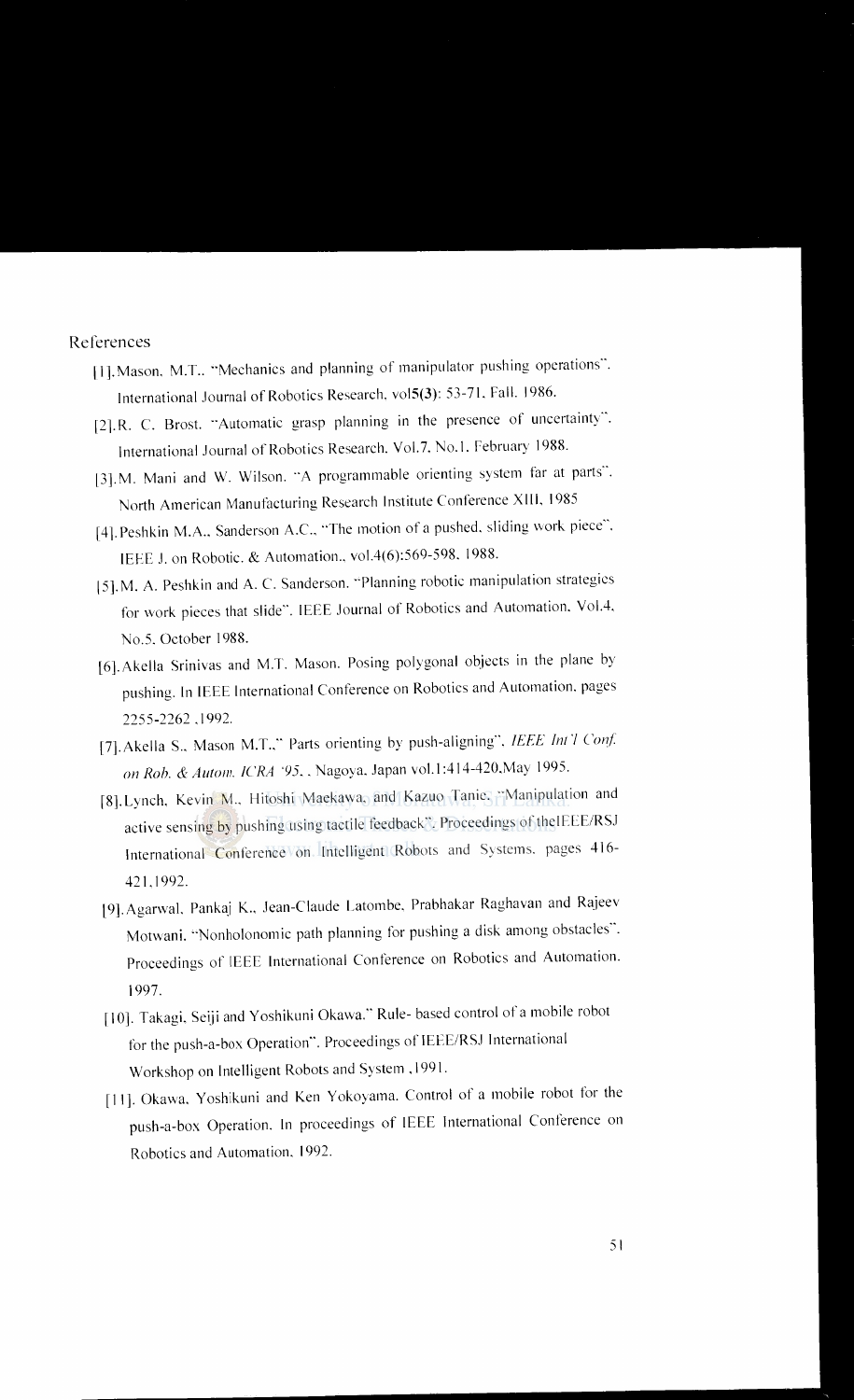- [12]. Lynch, Kevin M. Nonprehensile robotic manipulation: controllability and planning. PhD thesis. Robotics Institute. Carnegie Mello University. Pittsburg. Pennsylvania. 1996.
- [13]. Seiichiro Katsura, Kouhei Irie. and Kiyoshi Ohishi, Wideband Force Control by Position-Acceleration Integrated Disturbance Observer.IEEE Transactions on Industrial Electronics. VOL. 55. NO.4, April 2008
- [14]. S. Katsura, Y. Matsumoto, and K. Ohnishi, "Analysis and experimental validation of force bandwidth for force control." IEEE Trans. Ind. Electron., vol. 53. no. 3. pp. 922~928.Jun. 2006.
- [15]. S. Katsura, Y. Matsumoto, and K. Ohnishi, "Modeling of force sensing and validation of disturbance observer for force control," IEEE Transaction on *Industrial Electronics ..* vol. 54. no. 1. pp. 530~538. Feb. 2007.
- ]16]. Microchip Technology Inc., PIC 16F87XA datasheet(DS30582B).pp2.2003
- [17]. Fairchild Semiconductor Corporation.DM74LS08.Quad 2 input and gate datasheet(DS006347), 2000
- [18]. Peshkin, Michael A.. and Arthur C. Sanderson. The motion of a pushed, sliding workpiece. IEEE Journal of Robotics and Automation. 4(6). 569-598. 1988a.
- University of Moratuwa, Sri Lanka [19]. Peshkin. Michael A. and Arthur C. Sanderson. Planning robotic manipulation strategies for work pieces that slide. IEEE Journal of Robotics and Automation, 4(5). 524- 531. 1988b
- [20]. Mathtthew T. Mason, Mechanics of Robotics Manipulation, Prentice-hall of India, pp 121-141.2005
- [21]. SGS THOMPSON microelectronics corporation, HCF4017 datasheet, June 1989.
- [22]. A.M.H.S. Abeykoon, Kouhei Ohnishi, "Estimation of Optimal Slip for Traction Force Improvement of a Mobile Manipulator"'. Proceedings of the International Conference on Information and Automation. Colombo. Sri Lanka. December, 2005..
- [23]. http://www.oshonsoft.com/
- [24]. Wang. Yu and M.T. Mason. Two-Dimensional Rigid-Body Collisions With Friction. Journal of Applied Mechanics Vol.60, June, pp. 566. 1993.
- [25]. De Wit, C.C., B. Siciliano. and G. Bstin. Theory of Robot control. Springer-Verlag. London. 1996.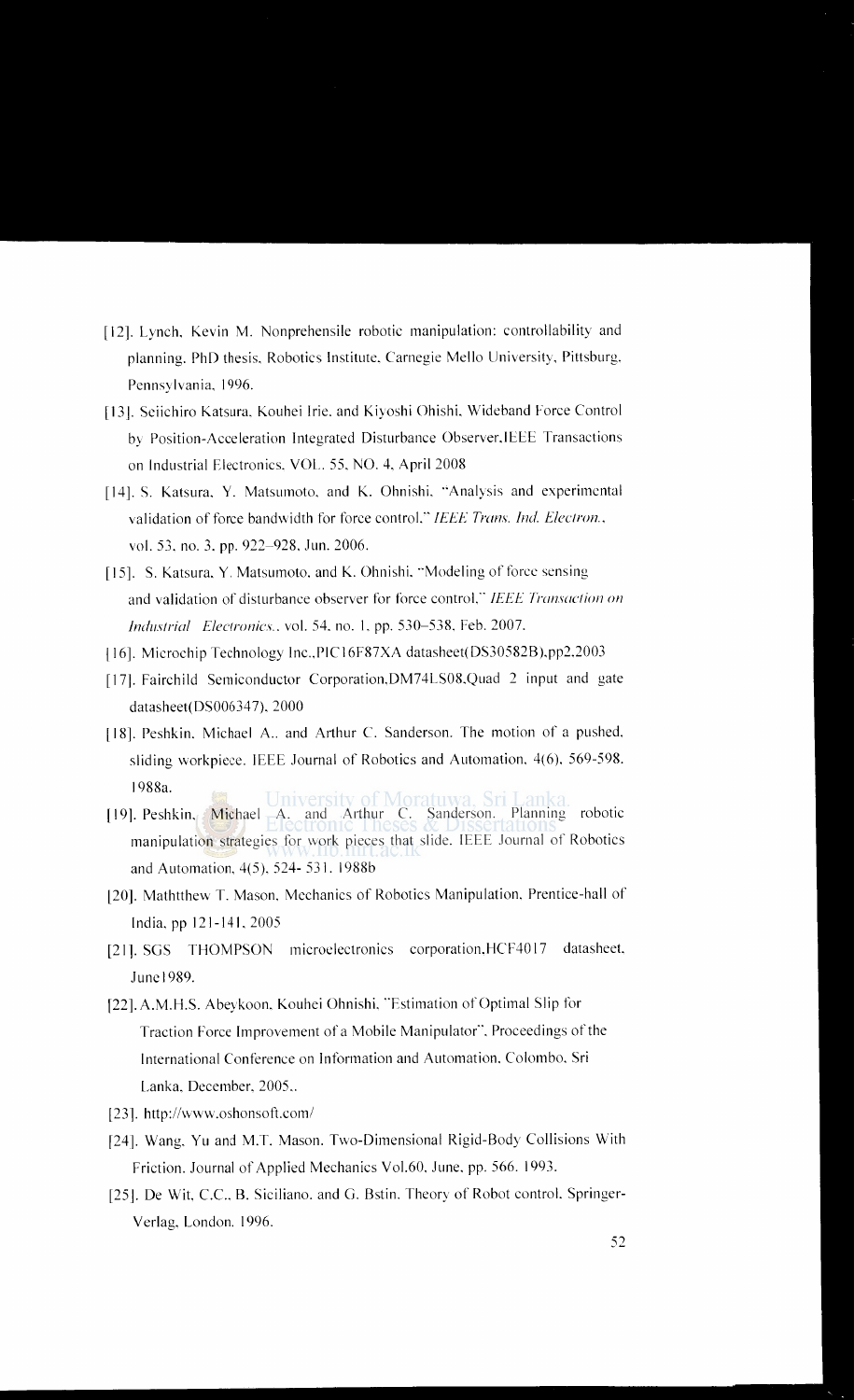# 6.1 Appendix A: Source code for testing robot

The source code written for the PIC BASIC compiler is given below

Hseropen 9600 Dim duty! As Word Dim duty2 As Word Dim duty1 temp As Word Dim duty2\_temp As Word Dim preinputl As Bit Dim preinput2 As Bit Dim x As Bit Dim pulse\_! As Word Dim pulse\_2 As Word Dim pulse As Word Dim drive As Byte University of Moratuwa, Sri Lanka. Dim duty st As Word **Electronic Theses & Dissertations** Dim duty\_th As Word www.lib.mrt.ac.lk

duty  $st = 375$ duty  $th = 385$  $duty! = duty$  st  $duty2 = duty$  st

pulse  $1 = 0$ pulse  $2 = 0$ trisb. $4 = 1$ trisb. $5 = 1$ 

 $INTCON.GIE = 1$  'enable all un-masked interrupts INTCON.PEIE = I 'enable pheripheral un-masked interrupts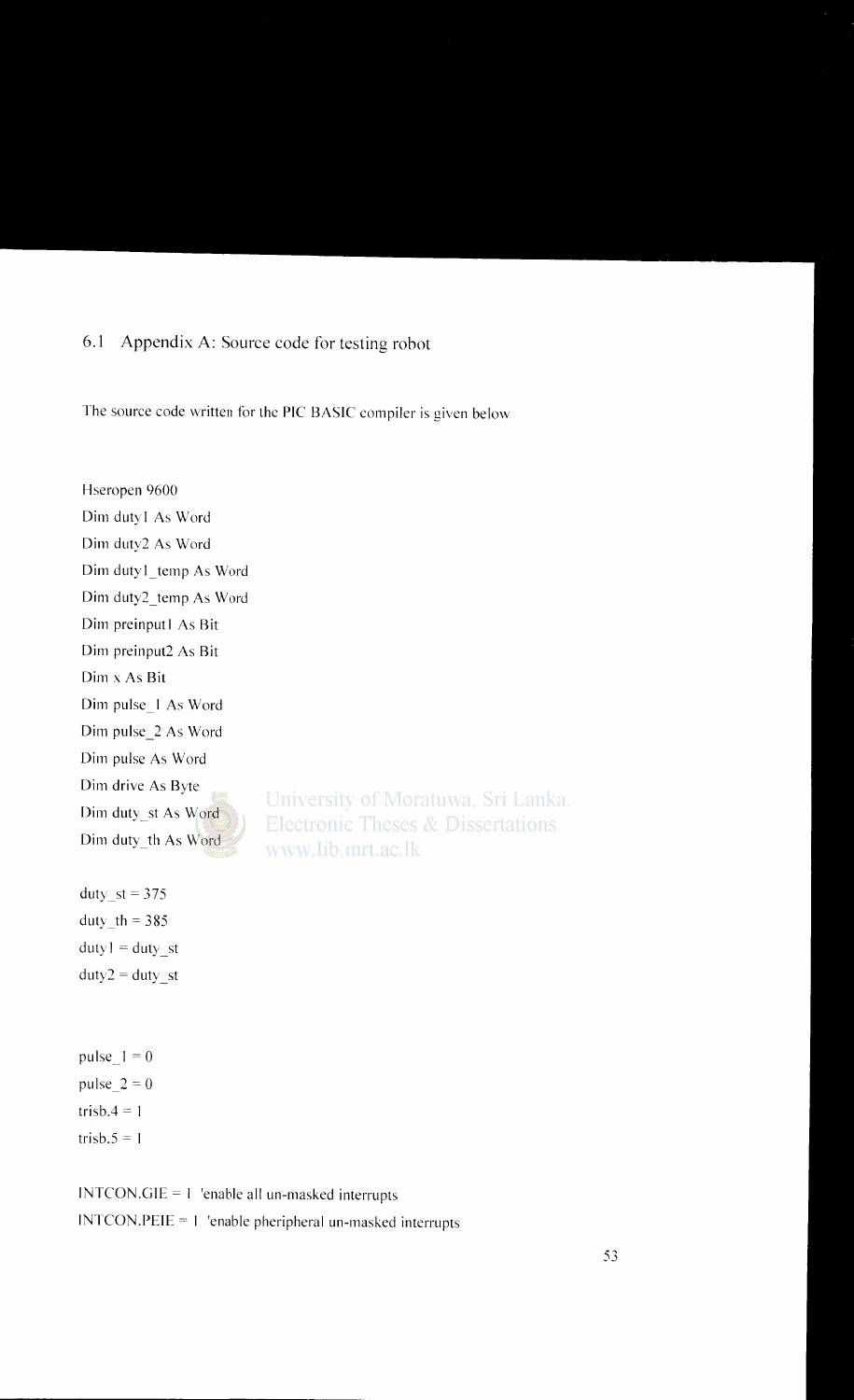```
INTCON.rbie = 1 'ENABLE PORTB CHANGE INTERRUPT
PIE1.rcie = 1
```

```
PWMon 1.1
PWMon 2.1
pr2 = 249PWMduty 1, duty1
PWMduty 2, duty2
```

```
preinput = portb.4preinput2 = portb.5drive = "F"
```
#### loop0:

```
If pulse_2 \le 5 Then
      duty2 = duty2 + 1PWMduty 2, duty2versity of Moratuwa, Sri Lanka.
      WaitMs 100 Electronic Theses & Dissertations
                www.lib.mrt.ac.lk
     Goto loop0
```
## Else

PWMduty 2, duty\_st pulse  $2 = 0$ 

Endif

## main:

```
If drive = "F" Then
       loop!:
       If pulse 1 \le 10 Then
              duty1 = duty1 + 1PWMduty 1, duty1
              WaitMs 100
              Goto loop1
       Endif
```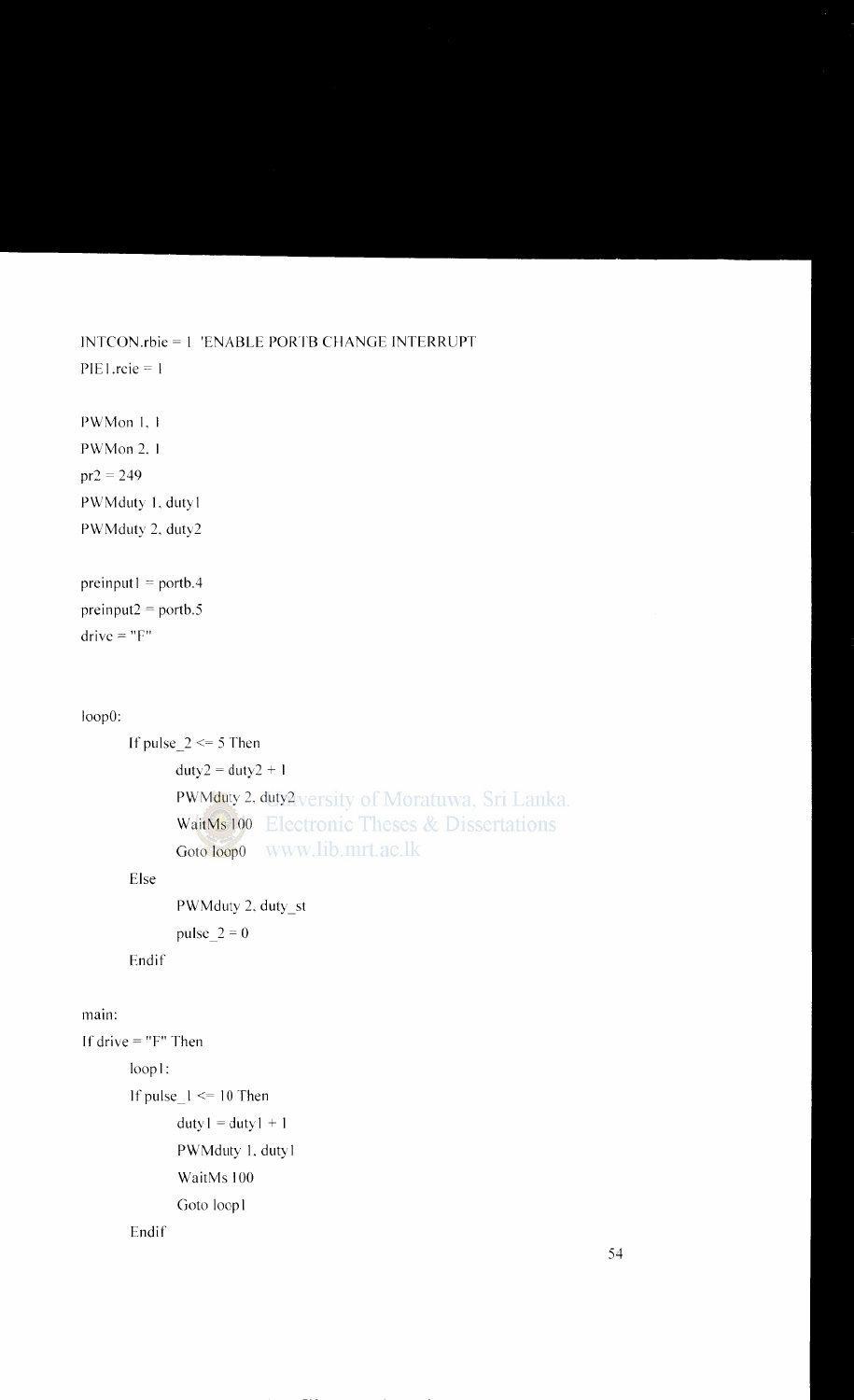```
If pulse I > 10 Then
       PWMduty I. duty_st 
       Hserout "R". #duty1. " "
       duty1_temp = duty1duty_1 = duty_stpulse_1 = 0
```
Endif

```
loop2:
```

```
If pulse 2 \le 10 Then
       duty2 = duty2 + 1PWMduty 2. duty2 
       WaitMs 100 
       Goto loop2
```
Endif

```
University of Moratuwa, Sri Lanka.
If pulse 2 > 10 Then
      PWMduty 2. duty_sElectronic Theses & Dissertations
      Hserout "L", #duty2. CrLfv. lib. mrt. ac. lk
      duty2 temp = duty2duty2 = duty_stpulse 2=0
```
Endif

```
If dutyl_temp > duty_th And duty2_temp > duty_th Then 
       If dutyl_temp = duty2_temp Then
              loop3: 
                     If pulse 1 \le 5 Then
                            duty! = duty! + 1PWMduty I. duty I 
                            WaitMs 100 
                            Goto Joop3
```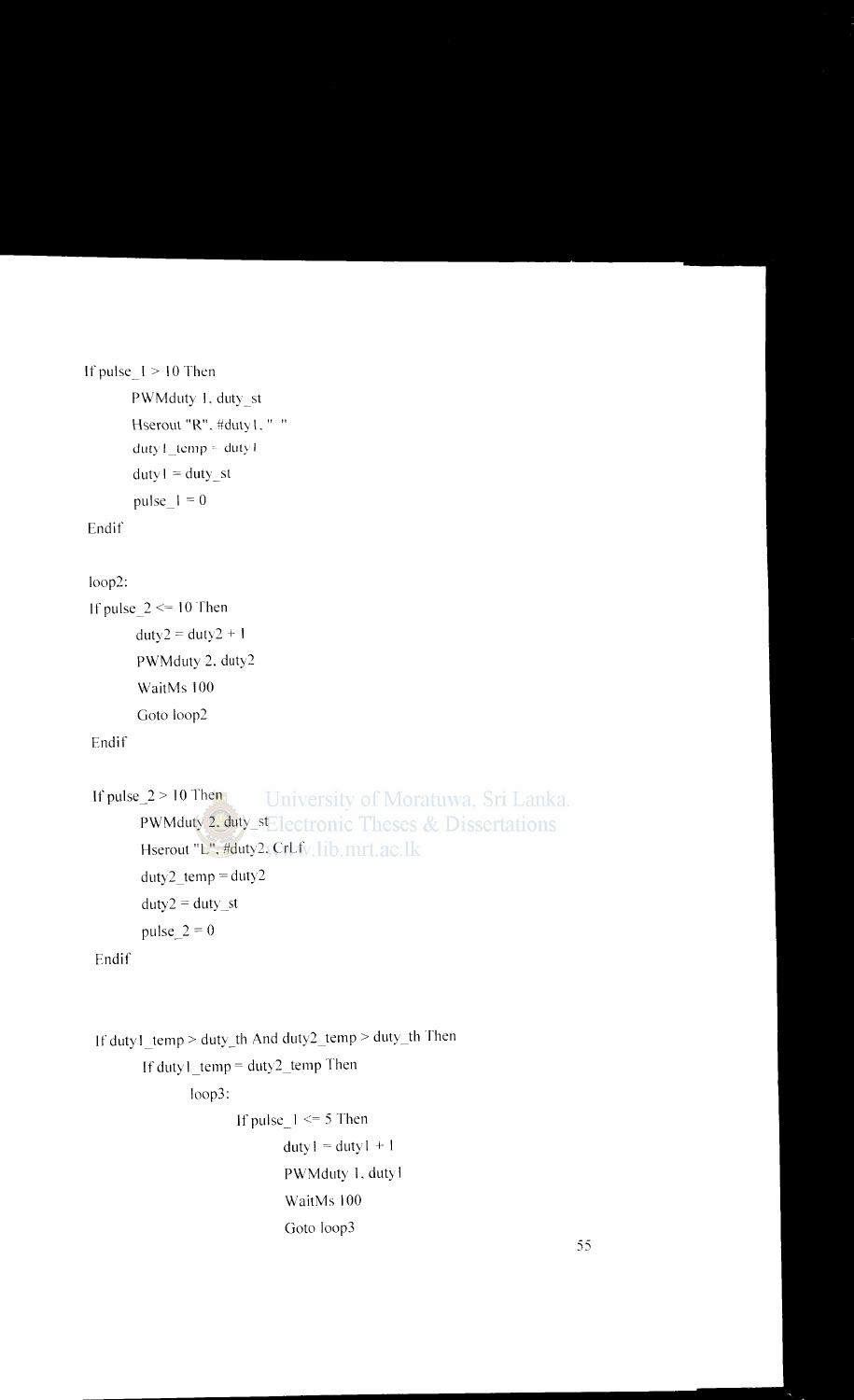```
Else
```
pulse\_ $1 = 0$ 

Endif

**PWMduty 1, 400** PWMduty 2, 400 WaitMs 3000

#### Endif

Endif

# Else

PWMduty 1, duty\_st PWMduty 2, duty\_st

# Endif

Goto main

End



University of Moratuwa, Sri Lanka. **Electronic Theses & Dissertations** www.lib.mrt.ac.lk

```
On Interrupt
Save System
```
If PIR1.reif =  $1$  Then

Hserin drive

```
Endif
```

```
If INTCON.rbif = 1 Then
       x = Not preinput1If portb.4 = x Then
              pulse 1 = pulse_1 + 1preinput l = portb.4
       Endif
       x = Not preinput2If portb.5 = x Then
               pulse 2 = \text{pulse}\_2 + 1
```